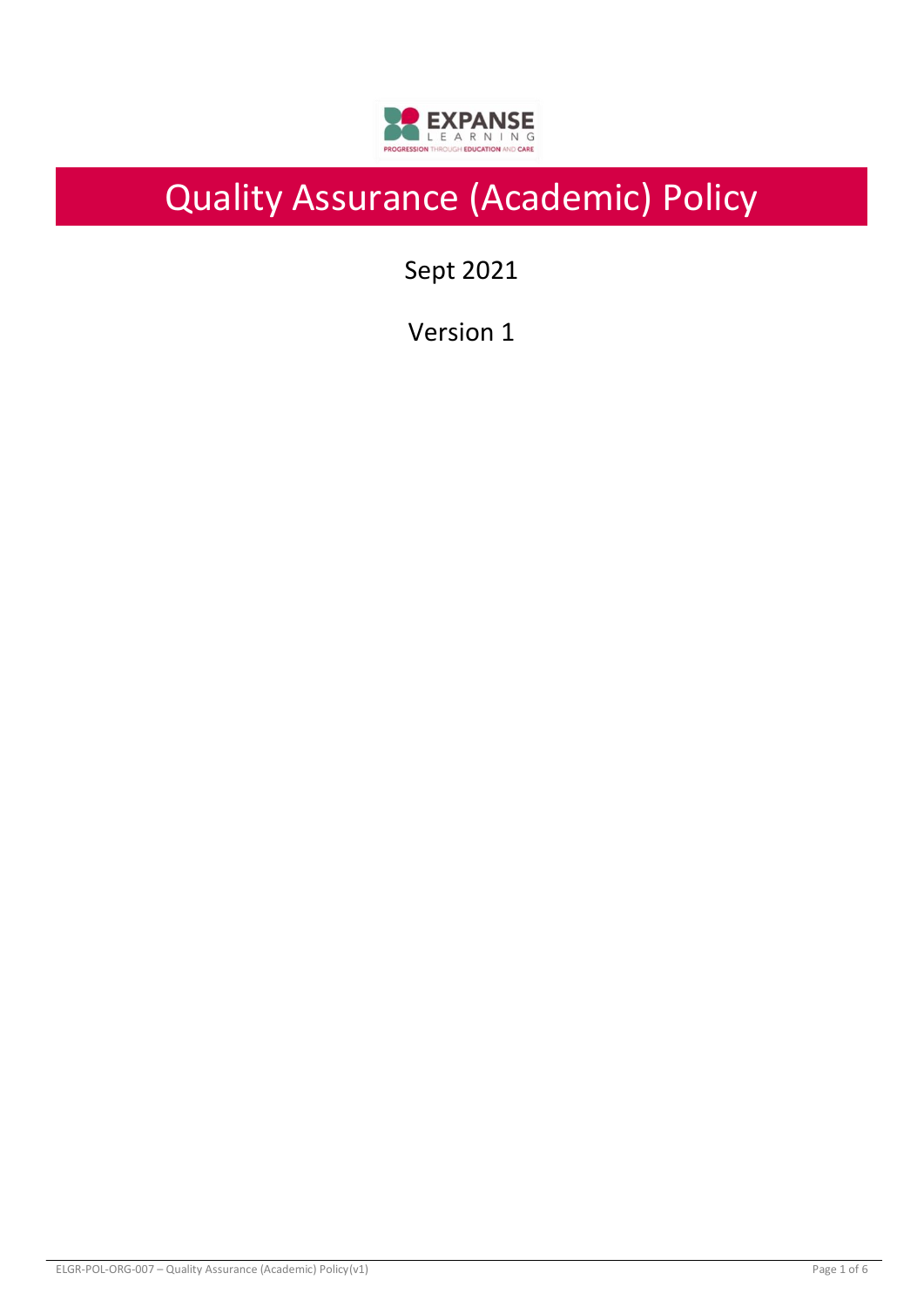# **1. Scope**

- o This policy applies to all staff at Expanse Learning.
- $\circ$  This Policy presents Expanse Learning policy on the quality assurance of its academic systems, along with details of the procedures, responsibilities, and guidance for implementation.

## **Quality Nominees: Karl Wane and Richard King**

## **2. Statement**

- o **Aim –** Through its quality assurance policy and procedures, the Expanse Learning strives to achieve excellence in the quality of all aspects of its academic provision and services.
- o **Scope –** The QA policy, its framework, and its procedures relate to any course provided by, or organised by, the Expanse Group, requiring the formal enrolment of participants (learners, staff or organisations with whom the Expanse Group has a contract, etc.)
- o **The Approach –** Within the over-arching themes of continuous improvement and self-evaluation, the principle is a three-themed approach to quality, supported by other, specific, key strands.

The three themes are as follows:

- o **Theme One -** Having clear, specific standards and procedures for the organisation and delivery of courses;
- o **Theme Two -** Reviewing and self-evaluation procedures to improve practice;
- o **Theme Three -** Auditing and review of both the delivery and reviewing procedures to improve the systems.

The other key strands are: -

- o adopting good relevant practice from external agencies;
- o staff development and training;
- o defined roles and responsibilities for all involved;
- $\circ$  having reviews and procedures in which the Expanse Group is able to monitor its performance in terms of its Equal Opportunities and inclusiveness obligations, polices, and targets;
- o having complaints and appeals procedures.

Details are set out more fully in subsequent sections.

## **3. Primary Theme of Quality - Assurance of Course Delivery**

This theme of quality relates to all aspects of the organisation and delivery of units/courses, where the actions directly affect an actual course outcome, e.g. marks in assessments, learner retention.

Elements in this theme, to be addressed for every element of provision, include:

- o Business case for a proposed new award.
- o Authorisation to proceed to approval.
- o Approval.
- o Registration.
- o Learning/teaching schedule.
- o Assessment.
- o Resources.
- o Course organisation and staff responsibilities.
- o Accreditation of prior learning.
- o Student resources: curriculum, induction.
- o Entries/ registration/ results.
- o Moderation and reviews during the delivery.
- o Certification.

When evaluating policies and practices for programme design, approval and delivery it is important to consider whether due consideration is taken of:

- a) external reference points, including any relevant subject benchmarks statements, national frameworks for further education qualifications and, where appropriate, the requirement of professional, statutory and regulatory bodies.
- b) the compatibility of programme proposals and developments with the Expanse Group goals and missions.
- c) strategic academic and resource planning.
- d) existing provision within Expanse Learning, including any awards that may be offered jointly with other institutions.
- e) the level of risk involved in each approval and the optimal level of resources necessary to ensure that the required outcomes of the process are achieved.

Proper design and development of a programme is crucial for ensuring that it is relevant and sustainable. It is also important for its successful delivery. If the design processes are well thought through and operate effectively, they can assist in the successful operation of later approval, monitoring and review procedures. There are many principles and reference points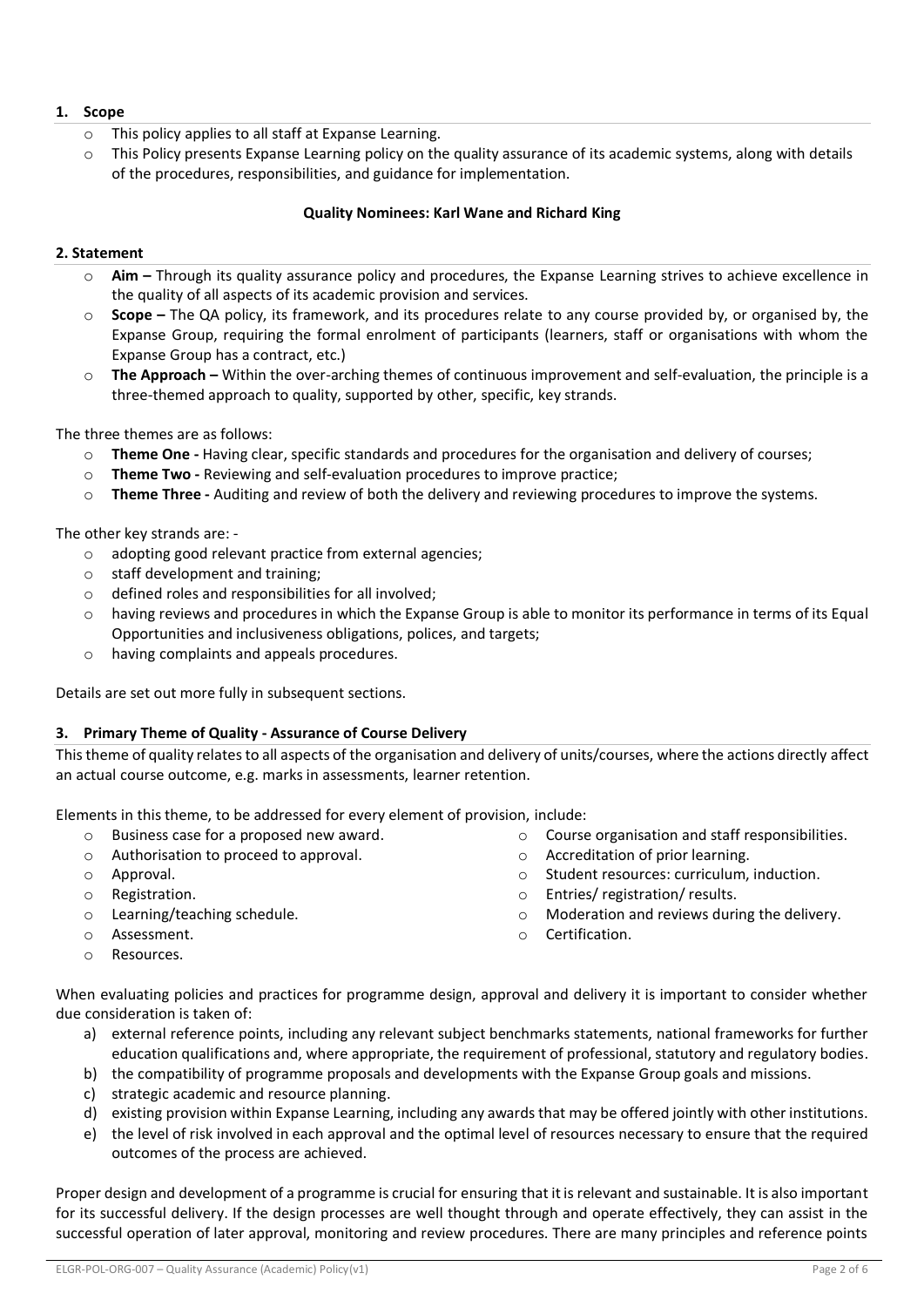that must be considered when designing and developing a new programme. These include:

- a) Expanse Learning goals and missions.
- b) the intended aims of the programme.
- c) the level of the programme its intellectual challenge and value.
- d) external reference points.
- e) the concept of progression, so that the curriculum imposes an increasing level of demand on the learner during the course of the programme.
- f) opportunities which might be available to learners on completion of a programme.
- g) the balance of the programme, for example, in relation to academic and practical elements, personal development and academic outcomes, breadth and depth in the curriculum.
- h) the coherence of the programme, to ensure that the overall experience of a learner has a logical and intellectual integrity that are related to clearly defined purposes.
- i) how the intended learning outcomes of the programme will be promoted, demonstrated and assessed.
- j) that the necessary resources are available to support the programme.

With regards to registration and initial assessment, Expanse Learning will:

- $\circ$  ensure individual learners are registered to the current programme within the agreed timescales
- o ensure that there is a secure, accurate and accessible audit trail, which allows individuals to be tracked throughout the course
- o comply with the Initial Assessment Policy

Expanse Learning procedures must ensure that:

- a) assessment methodology is valid, reliable and does not advantage or disadvantage any group of learners or individuals:
	- o there is accurate and detailed recording of assessment decisions.
	- $\circ$  the assessment procedure is open, fair and free from bias, and meets any accrediting body's standards.
	- o Provide Internal Verification and Moderation Policy, which describes the centre procedures to ensure that:
	- o there is an accredited Lead Internal Verifier for each programme subject area
	- o internal verification is valid, reliable and covers all assessors and programme activities
	- o there is accurate and detailed recording of internal verification decisions
	- $\circ$  the internal verification procedure is open, fair and free from bias, and meets any accrediting body's standards.
- b) Provide and implement a Complaints Policy, which describes the centre procedures that:
	- o enables learners to enquire, question or appeal against an assessment decision.
	- o attempts to reach agreement between the learner and the assessor at the earliest opportunity.
	- o standardises and records any appeal.
	- $\circ$  facilitates a learner's ultimate right of appeal to the awarding body, where appropriate.
	- o protects the interests of all learners and the integrity of the qualification.
	- o is open, fair and free from bias, and meets any accrediting body's standards.
- c) Provide and implement a Malpractice Policy, which describes the centre procedures that:
	- o identifies and minimises the risk of malpractice by staff or learners.
	- o responds to any incident of alleged malpractice promptly and objectively.
	- o standardises and records any investigation of malpractice.
	- o ensures that malpractice procedure is open, fair and free from bias, and meets any accrediting body's standards.
	- o imposes appropriate penalties and/or sanctions on learners or staff where incidents (or attempted incidents) of malpractice are proven.

#### 4. **Secondary Theme of Quality – Review and Evaluation**

This theme of quality is concerned with reviews and evaluations that improve the quality of provision.

Among the elements to be addressed in this theme are:

- o learner/employer/partners/parents/carers and other stakeholder satisfaction surveys.
- o surveys of support service delivery.
- o quality assurance of data used in reviews.
- o unit /course /subject evaluation.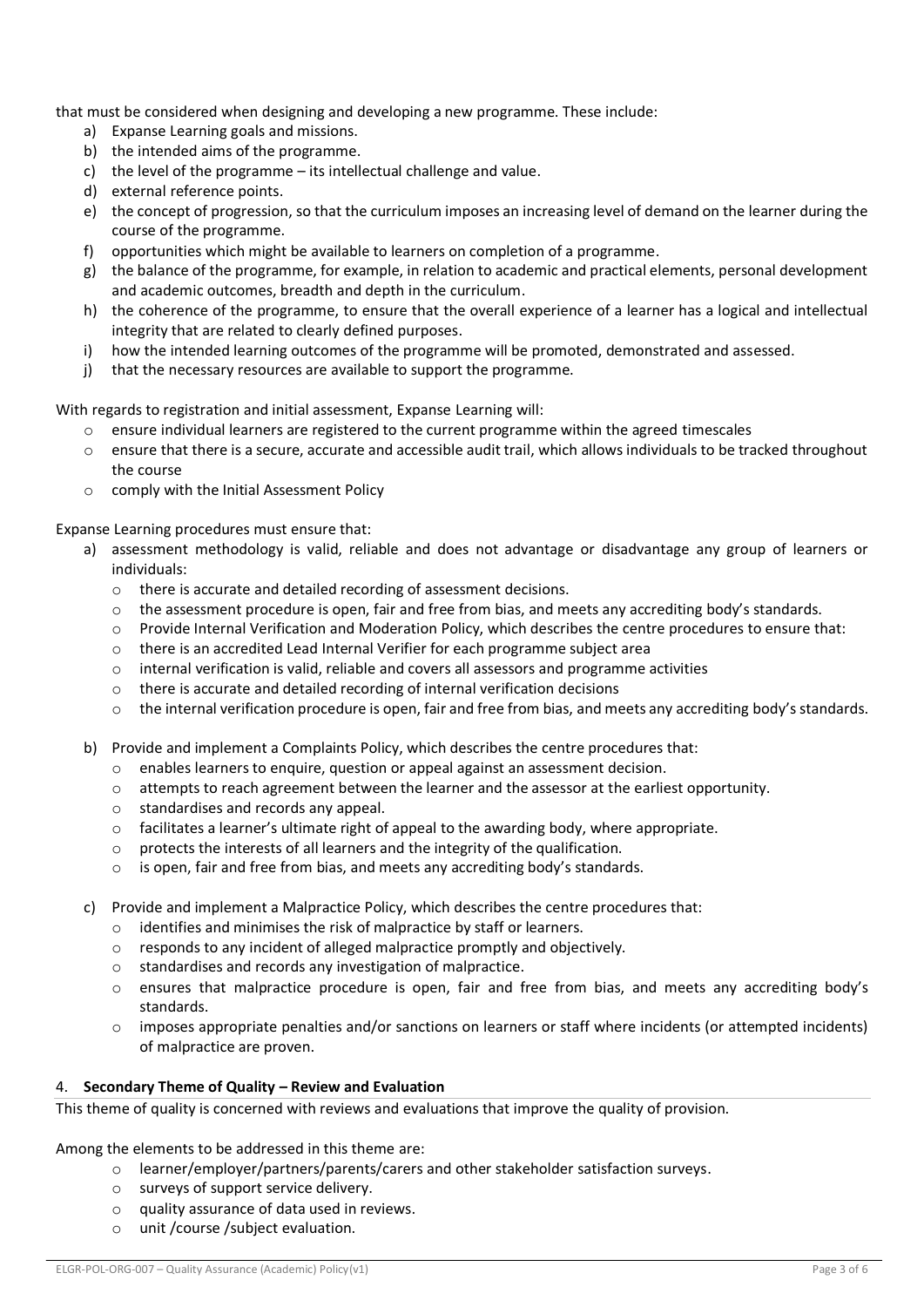- o annual course reviews, performance review programme, etc.
- o moderation and standardisation events and sampling.
- o self-evaluation by all having responsibility for organisation and delivery.
- o Teachers, Assessors, Verifiers, Support services.

The key strands to be achieved in the second theme are:

- o making available valid, quality-assured and comprehensive data on what has taken place.
- o open and honest self-evaluation.
- o establishing a common understanding of the significance of the review conclusions.
- o taking action to improve practice where appropriate.
- o sharing good practice.
- o picking up the development issues as appropriate, though, for example, strategic planning, staff development and review.

Expanse Learning will routinely monitor the effectiveness of their programmes:

- $\circ$  to ensure that programmes remain current and valid considering developing knowledge in the discipline and practice in its application.
- $\circ$  to evaluate the extent to which the intended learning outcomes are being attained by learners.
- $\circ$  to evaluate the continuing effectiveness of the curriculum and of assessment in relation to the intended learning outcomes.
- $\circ$  to ensure that recommendations for appropriate actions are followed up to remedy any identified shortcomings.

Expanse Learning will make use of the Quality Assurance File in order to monitor all courses.

#### **5. Tertiary Theme of Quality – Auditing of the Systems in the Primary and Secondary Themes**

This theme is about reviewing and auditing the systems and procedures of the primary and secondary themes.

Elements of this theme to be addressed, include: -

- meeting the relevant bodies' standards for auditing;
- self-evaluation by those responsible for reviewing;
- monitoring moderation;
- auditing course documentation;
- auditing packs;
- auditing meeting documentation:
- surveys among stakeholders of the quality system;
- reporting internally and externally as appropriate.

Leaders will conduct an annual review of the Quality Assurance systems; however, ongoing consideration should be given at all times to policy changes that may need immediate attention.

#### **6. Staff Development and Training**

To ensure that all aspects of this policy are effective, appropriate staff development programmes are to be implemented.

Expanse Learning will make use of the Staff Development and Training policy to ensure that all personnel have the necessary skill and ability to achieve excellence in the quality of all aspects of its academic provision and services.

#### **7. Equal Opportunities Monitoring and Action**

The Quality Assurance policy is a a major instrument helping it to achieve its obligations and targets for ensuring that all learners have equal opportunities for learning.

All systems for delivery of provision within Theme One are to be designed to ensure that no discrimination exists.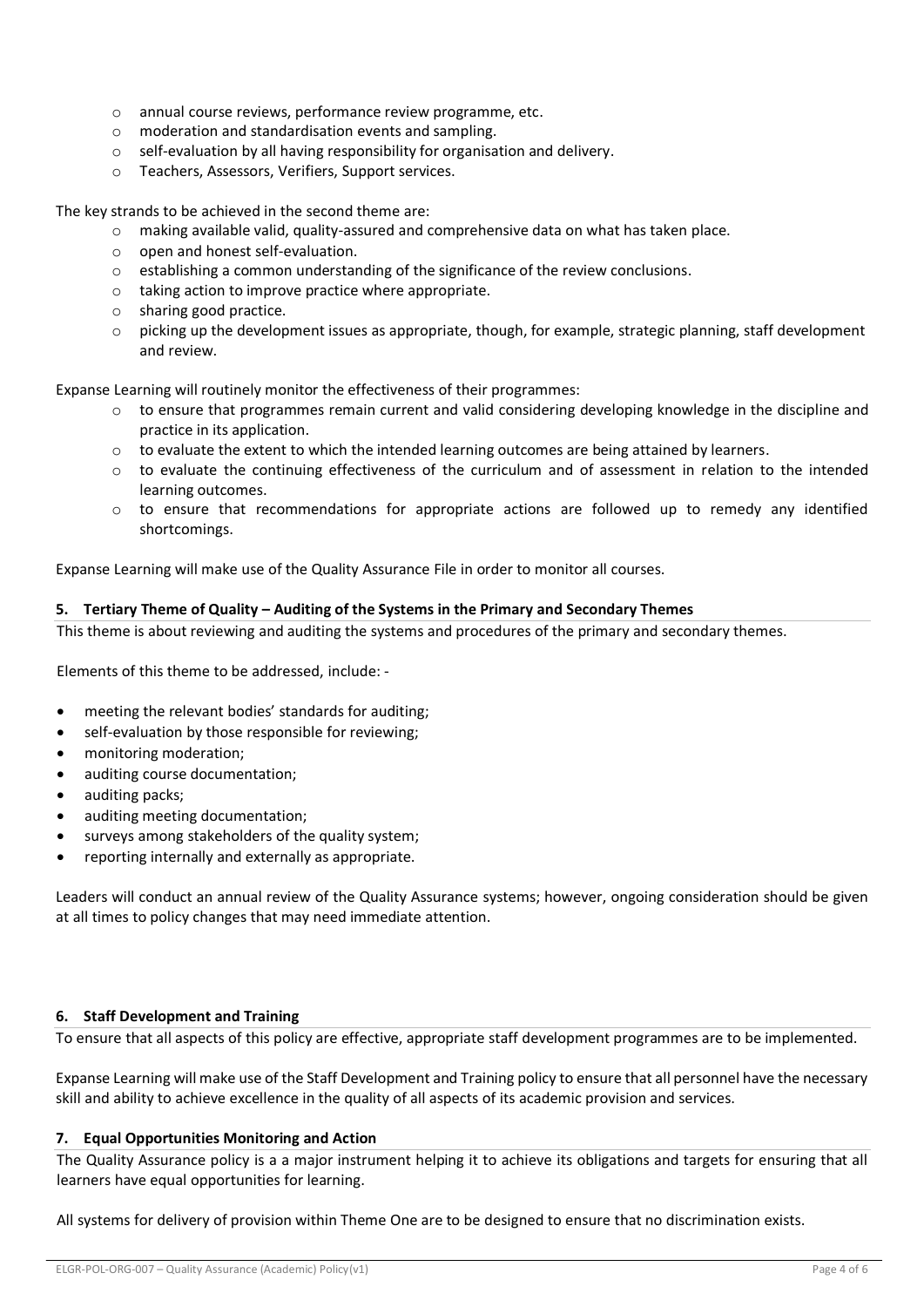In Theme Two, data needed for review and evaluation are to be acquired in terms of equal opportunities monitoring, i.e. analysis by ethnicity, disability, and gender. Reviews and evaluations are to address the issues emerging from the equal opportunities analysis of the relevant measure.

Theme Three level auditing is to ensure that the appropriate data and information inputs took place, that the reviews considered the issues arising therein, and that appropriate action was taken.

## 8. **Responsibilities**

It is the responsibility of all staff and managers to: -

- be aware of the requirements of this Policy in carrying out their duties;
- keep themselves abreast of changes and revisions to the Policy;
- ensure, when carrying out the formal duties of the Policy's procedures, that they have made themselves fully competent for those duties.

Specific roles and responsibilities are set out in Section 4.

#### **9. Appeals and Complaints**

Appeals and complaints are to be subject to the Complaints Procedure.

#### **10. Changes in Externally Required Procedures**

Expanse Learning will comply with relevant changes in the requirements of external validating bodies (including any relevant changes in the law) as they occur. Thereafter, the Expanse Group will amend this policy statement, its associated procedures, and its operational guidance as soon as is practicable, notwithstanding any review date contained in this document.

## 11. **Relationship to Other Policies**

The Quality Assurance policy is closely connected to other policy areas, notably: -

- o Equality and Diversity Policy
- o Internal Verification Policy

## 12. **The QA Policy – What it does and does not cover**

This policy sets out the quality approach for how provision is to be organised and quality is assured, but it does not prescribe curriculum content or how the teaching and learning is to be achieved.

Effective quality is critically dependent on clarity as to whom is responsible for what at every stage. The scope for confusion is significant, since any one staff member may have more than one role.

Responsibilities are to be defined for every specific aspect of the quality system of every unit of provision, and are to cover:

- o teachers for teaching delivery and learning.
- o management accountability at both primary and secondary quality themes.
- o corporate responsibility for QA is with the Quality Nominees.
- o functional roles of assessor, teacher, verifier.
- o auditor and reviewer.

#### **13. Monitoring arrangements**

This policy will be reviewed every 12 months but can be revised as needed. It will be reviewed by the governing board

| Impact of non-compliance for:  |                                                                                                                         |
|--------------------------------|-------------------------------------------------------------------------------------------------------------------------|
| Staff:                         | Disciplinary action, Support, Action Plan.                                                                              |
| Student:                       | Not applicable                                                                                                          |
| Legislation/organisational:    | Reputational damage, litigation, statutory and non-regulated compliance. Prosecution, staff retention, poor performance |
| Compliance lead:               | Quality                                                                                                                 |
| <b>Policy Reference:</b>       | ELGR-POL-ORG-007                                                                                                        |
| Version:                       |                                                                                                                         |
| <b>Agreed policy location:</b> | DatabridgeMIS and Company Website                                                                                       |